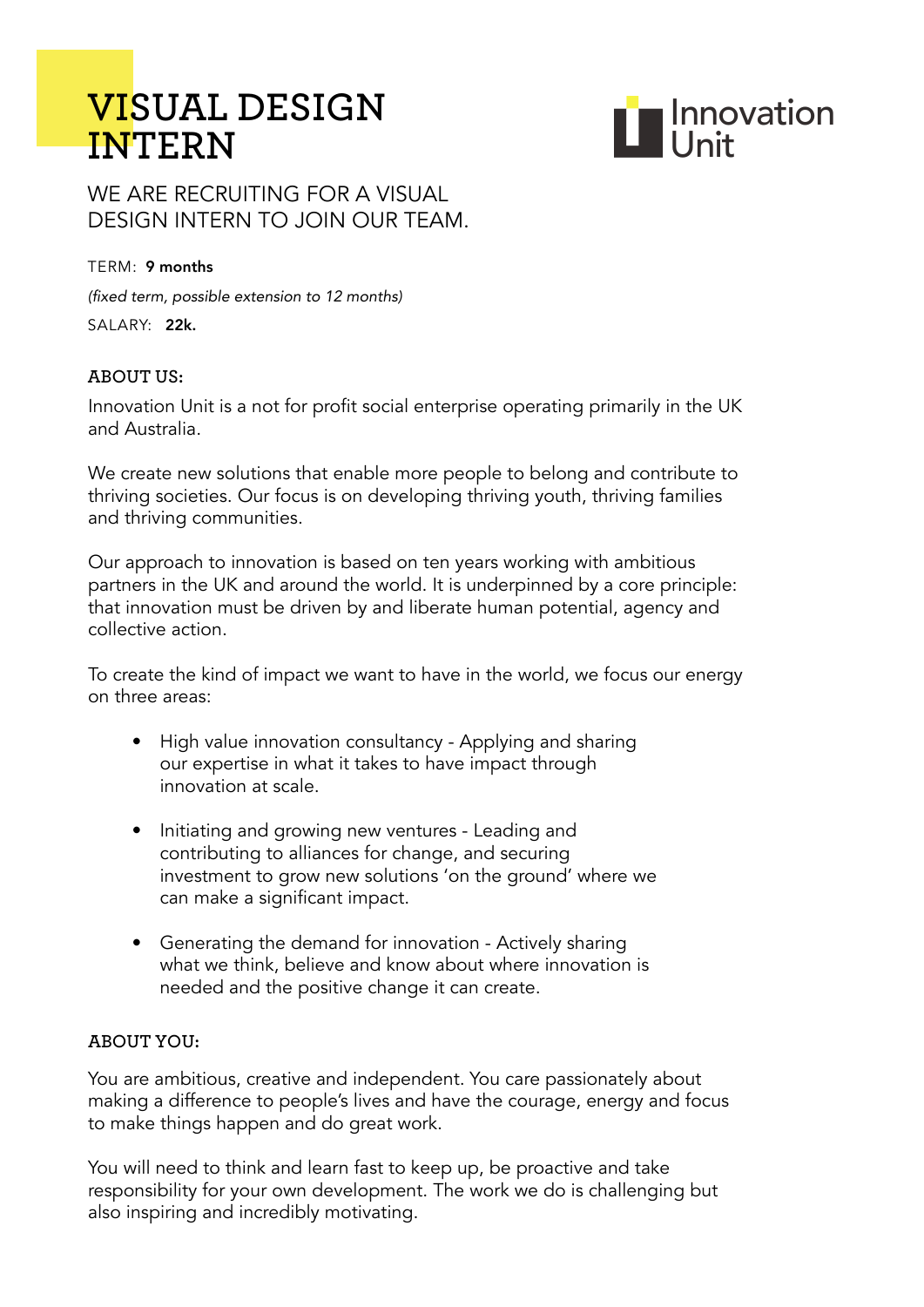# **aBOuT The ROle:**

We're looking for a creative and flexible visual designer who has what it takes to join our amazing team on a full time paid internship for 9 months, with the possibility of extension to 12 months.

A defining feature of our work at Innovation Unit is that it's complex. Mostly, we like it that way (the problems we tackle are tricky, no two projects are the same, we generate insights, design and iterate as we go…). We need great visual design expertise who can help us describe, illuminate and share this complexity through different kinds of visual collateral.

We are looking for a visual design intern who will work directly as part of teams delivering innovation projects and new ventures, as well as supporting the engagement and communications function. You'll have the chance to work on everything from supporting the development of our brand identity and bringing our research to life, creating great graphics and visuals for our website, social media channels, publications and reports, proposals and presentations.

You'll need top notch graphic design skills (including proficiency in Illustrator, Indesign and Photoshop) and will also have an interest in and experience of applying your creative flair to different kinds of projects, e.g. film, photography, motion graphics.

## **The TeRms:**

Our terms are generous: you'll be based in our offices in London Old Street, earn £22,000 per year and receive 27 days paid holiday per year. You will have opportunities to work directly with clients and partners, who include: government departments; local authorities; large national charities; international consultancies; health and social care commissioners and providers; and schools. We will help you to get the most out of your time with Innovation Unit and to prepare for your next adventure.

Innovation Unit interns go on to amazing careers after they leave us. Some join think tanks, design agencies and research organisations. Others are inspired to join provider organisations to deliver the brilliant new services and systems they've been innovating.

#### **hOw TO apply:**

To apply, send your CV, portfolio and a 500 word blog post on an issue that's captured your attention in the news this month - relate it to how you think radical innovation of the kind Innovation Unit promotes could help.